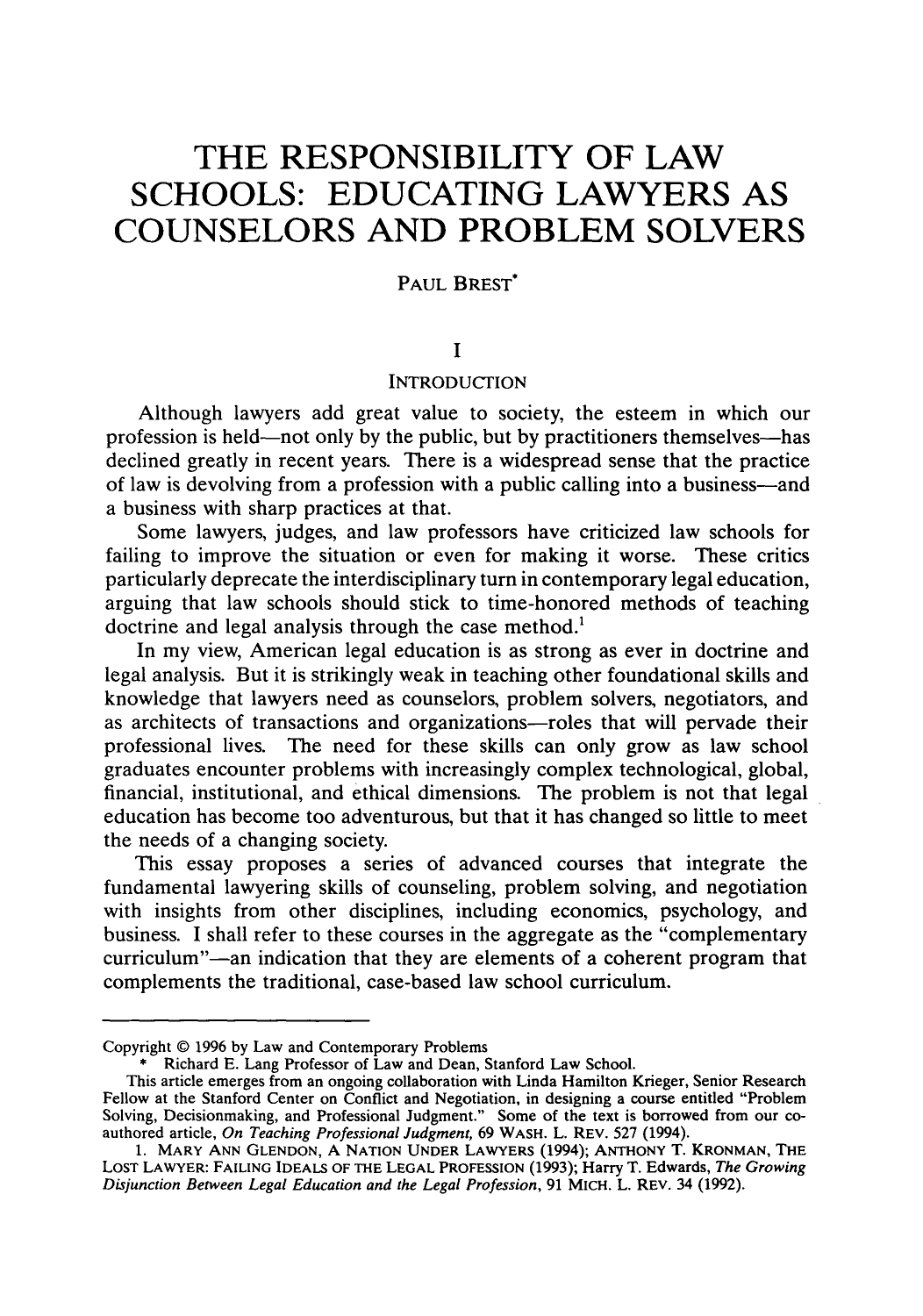Although these lawyering skills are essential for the various careers law school graduates will pursue—whether in corporate transactions, family law, public interest litigation, government, or as civic leaders-the curriculum does not prescribe a unitary approach to acquiring them. While some skills may be taught in cross-cutting courses such as Negotiation, many may also be incorporated in substantive law courses such as Corporations or Environmental Law. Thus students can develop lawyering skills in the contexts of different areas of practice, emphasizing those that fit their particular interests and career plans.

Coincidentally, the complementary curriculum responds to a perennial problem that some readers will recall from their own days in law school: by the time students have completed their second year, if not before, they have mastered the essentials of case analysis and yearn for something more. Situated within an array of other advanced courses, the complementary curriculum offers students the challenge of applying their substantive legal knowledge to realworld problems.

Most law schools today offer some pieces of the complementary curriculum. This essay seeks to place those pieces in a broader, comprehensive context.

#### II

#### ESSENTIAL FOUNDATIONS: THE CASE METHOD

Because the complementary curriculum builds on the foundation of case analysis, it is worth pausing for a moment to focus on that pedagogic method, which has been largely responsible for the success of American legal education.

Like the fifteenth-century explorer for whom he was named, Christopher Columbus Langdell set out with one objective but achieved another. Langdell sought to reduce the common law to a set of core principles, from which he could then deduce particular legal rules and doctrines. The legal scholar's job was to derive these principles from the myriad appellate decisions in which they were immanent-much as a biologist studied plants and animals to derive phyla and species. "The library," Langdell wrote, "is to law professors and students what the museums of natural history are to the zoologists, the botanical gardens to the botanists."<sup>2</sup>

While Langdell's jurisprudential theory did not last long, his "case method" of instruction has endured for over a century. James Barr Ames, whom Dean Langdell appointed to the Harvard Law School faculty, suggested the reason when he said that the student "is given no map **...** but is left **...** to find his

*<sup>2.</sup>* Quoted in ROBERT **STEVENS,** LAW **SCHOOL: LEGAL EDUCATION IN** AMERICA FROM THE 1850s TO THE **1980S,** at 53 **(1983).**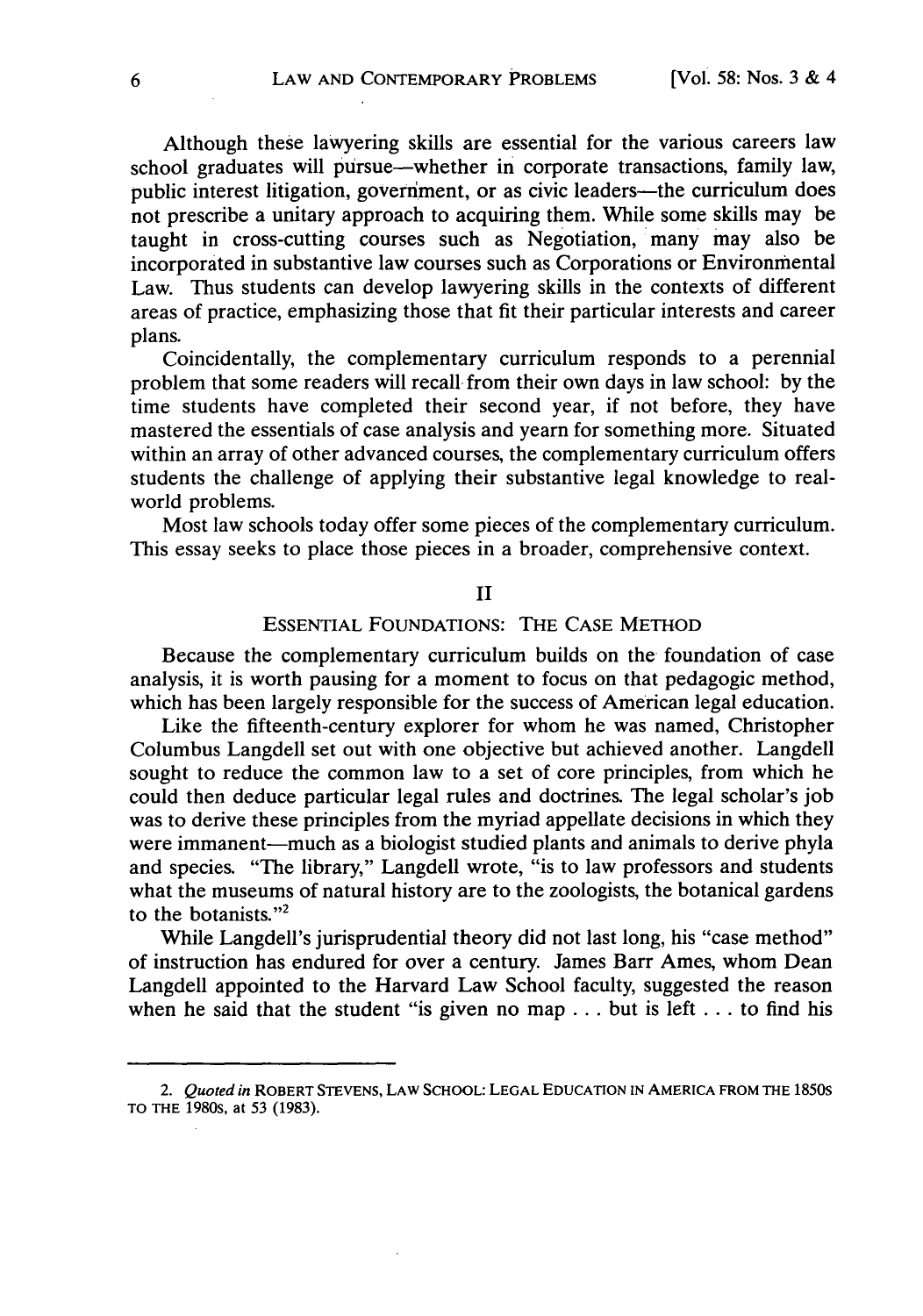way by himself. His scramble out of difficulties, if successful, leaves him feeling that he has built up a knowledge of the law for himself."3 Coupled with the issue-spotting style of examination, this method of active learning turned out to be a superb way of inculcating the analytic skills and the skepticism about easy answers that are requisite to competence in any career in the law.

The case method teaches problem solving by asking, in one situation after another: Given this set of facts and these precedents, what are the rights and liabilities of the parties? This provides the essential foundation for the lawyer's core task of advising clients about the legal consequences of particular courses of action. Further, as Anthony Kronman suggests, the case method may contribute to the development of a lawyer's judgment or practical wisdom:

The case method of law teaching presents students with a sense of concrete disputes and compels them to reenact these disputes by playing the roles of the original contestants or their lawyers. It thus forces them to see things from a range of different points of view and to entertain the claims associated with each, broadening their capacity for sympathy by taxing it in unexpected ways. But it also works in the opposite direction. For the student who has been assigned a partisan position and required to defend it is likely to be asked a moment later for his views regarding the wisdom of the judge's decision in the case. To answer, he must disengage himself from the sympathetic attachments he may have formed as a committed, if imaginary, participant and reexamine the case from a disinterested judicial point of view .... One aim of this complex exercise in advocacy and detachment is the cultivation of those perceptual habits that lawyers need in practice.4

Dean Kronman goes on to argue that the case method's emphasis on the disinterested judicial point of view cultivates a civic-minded, public-spirited perspective; it induces students to care about "the good of the legal system and the community it represents."<sup>5</sup>

For all of its virtues, however, the case method of instruction is limited by the inexorable fact that appellate cases embody static situations with determinate facts. By contrast, lawyers in everyday practice are called upon to help clients arrange their future affairs in dynamically changing situations where the facts, as well as the law, are anything but determinate. Appellate cases do not allow students to "reenact ... disputes by playing the roles of the original contestants or their lawyers." Actually, if one looks back to the origin of many cases, the parties were not contestants at all. Rather, they were individuals or entities seeking counsel in arranging their personal or business affairs or resolving a nascent dispute. In some instances, the very fact that litigation ensued signals a failure of their lawyers' judgment or skill. The remainder of

- 4. KRONMAN, supra note 1, at **113,** 116.
- *5. Id.* at 119.

<sup>3.</sup> *Id.* at 54.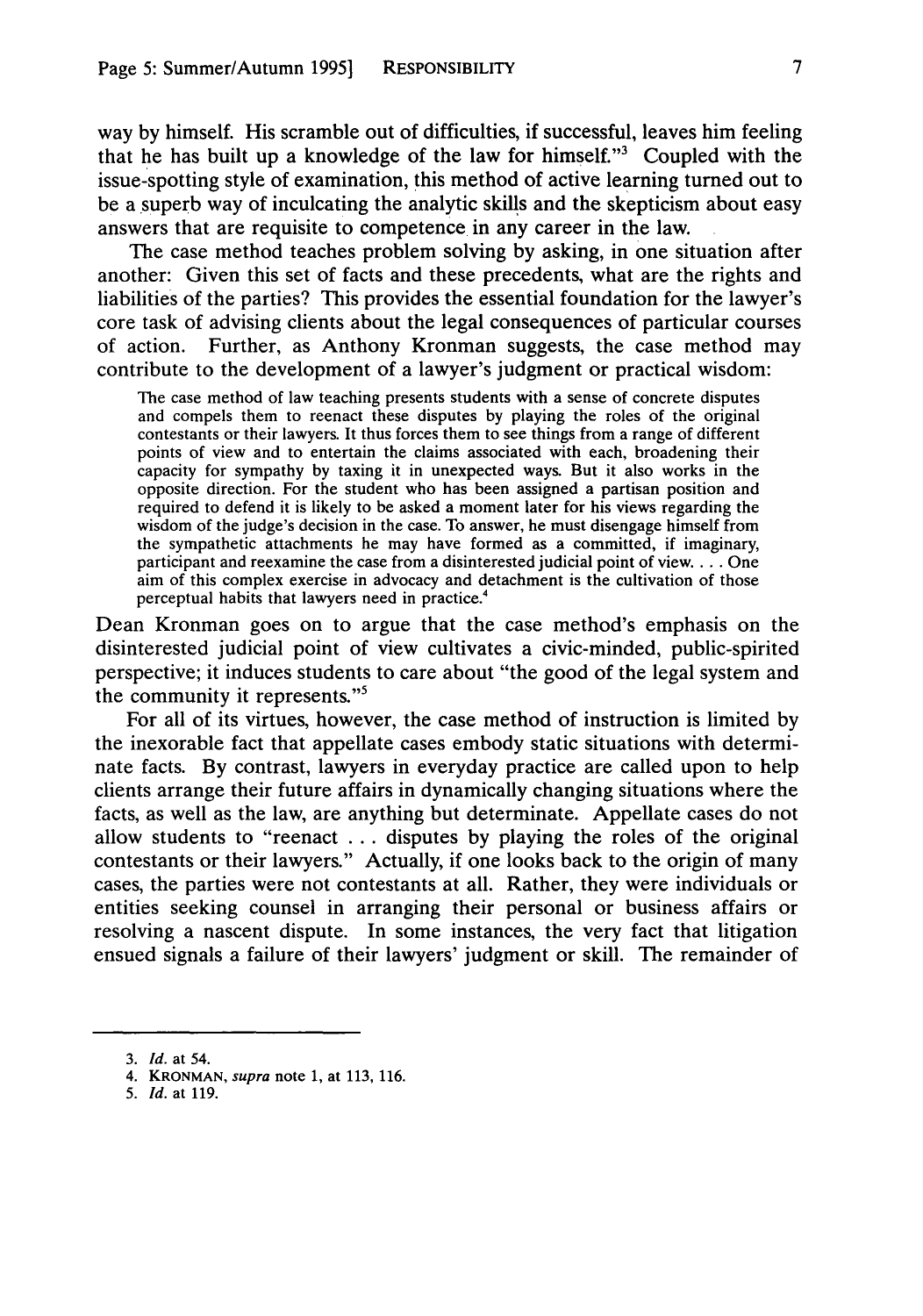this essay focuses on a curriculum designed, among other things, to guard against such failures.

# III

# THE LAWYER **AS COUNSELOR**

Counseling lies at the heart of the professional relationship between lawyer and client. A client comes to a lawyer--rather than, say, an accountant, an engineer, or a psychologist—because the client perceives his problem to have a legal component. But most real-world problems do not conform to the neat boundaries that define and divide different disciplines, and a good lawyer must be able to counsel clients and serve their interests beyond the confines of his technical expertise—to integrate legal considerations with the business, personal, political, and other nonlegal aspects of the matter.

In counseling a client about a strategic decision, negotiating or drafting an agreement, or dealing with an organizational problem, the lawyer's work may be constrained, facilitated, or even driven, by the law; but it often calls for judgment and even expertise not of a strictly legal nature. Thus, good lawyers bring more to bear on a problem than legal knowledge and lawyering skills. They bring creativity, common sense, practical wisdom, and that most precious of attributes, good judgment.

This description of the lawyer's role as counselor raises fundamental questions about the relationship between lawyer and client: When is the lawyer an independent actor or authority? When is he an agent, subservient to the client's wishes? Is the relationship usefully understood as a partnership subject to ongoing negotiation? What are the lawyer's obligations when a client requests him to engage in actions that are lawful but which he finds morally problematic because of their impact on others? What are his obligations when he believes that the client will use his analysis of the law to violate its spirit or even its letter? When he believes that the client is acting against her own longrun self interest?

**A** comparison of the broad American conception of the legal counselor with the more limited role played by lawyers in other parts of the world can illuminate these questions and provide insights into the different legal cultures that our students are likely to encounter in practice.

At the core of the lawyer's role as counselor are the skills of questioning and listening to a client with an attitude of sympathy and detachment, while attending to the client's emotional as well as intellectual needs-all with the aim of helping clarify the client's objectives and helping her choose the best means of achieving them. These skills are best learned through closely supervised clinical exercises, which also afford students the opportunity to make, defend,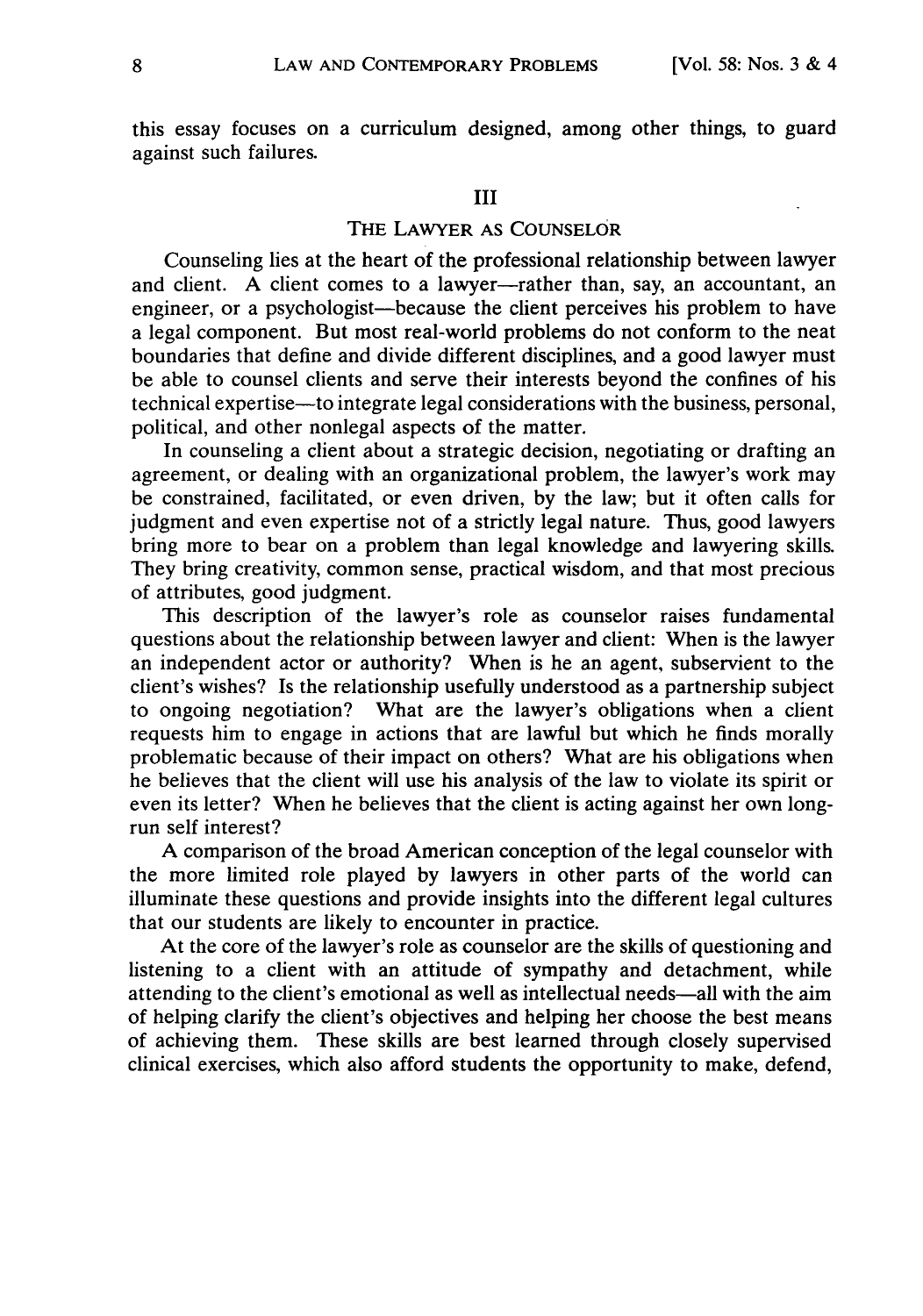and reflect upon the strategic and ethical decisions presented by particular situations.

Although I am skeptical whether law school is the best place to teach most practical lawyering skills-largely because, as in learning a language, the skills quickly vanish unless students regularly use them—the basic skills of counseling are eminently usable in the informal interactions with friends and colleagues that take place outside of any classroom setting.

#### IV

#### THE LAWYER **AS** PROBLEM SOLVER, DECISIONMAKER, **AND PLANNER**

Problem solving, decisionmaking, and planning will pervade our students' professional work in whatever careers they choose. A client often comes to a lawyer without a clear sense of his underlying objectives or interests, but with his mind fixed on a particular solution. The client may mistake symptoms for the problem itself, define the problem too narrowly, or define it in terms of the most obvious or traditional solution.

A good lawyer can assist clients in articulating their problems, defining their interests, ordering their objectives, and generating, assessing, and implementing alternative solutions. This demands multifaceted problem-solving and decisionmaking skills, which in turn require a multifaceted approach to teaching.

# A. Transactional Case Studies

The transactional case study is a fundamental vehicle for teaching problemsolving skills. Adapted from a method long familiar in business schools, the transactional case study presents a problem as a client might present it to a lawyer, and requires the student to identify, analyze, and propose solutions to it.

For example, a student might be asked to assume the role of a lawyer who is consulted by the founder and sole owner of a business: the client wishes to give the business to her three children as equal partners, and asks the lawyer to create a partnership and transfer her interest to the children in a way that minimizes the gift tax consequences. However, the case study reveals information designed to alert students that the client faces problems greater than the legal issues: Two of the children hold very different positions of authority in the family enterprise, and the third has not been involved at all. Whatever stability in their relations may exist while the mother is actively running the business may well dissolve on her retirement or death.

The case study affords students the opportunity to comprehend the broader problem and consider alternative ways to achieve the client's underlying goals.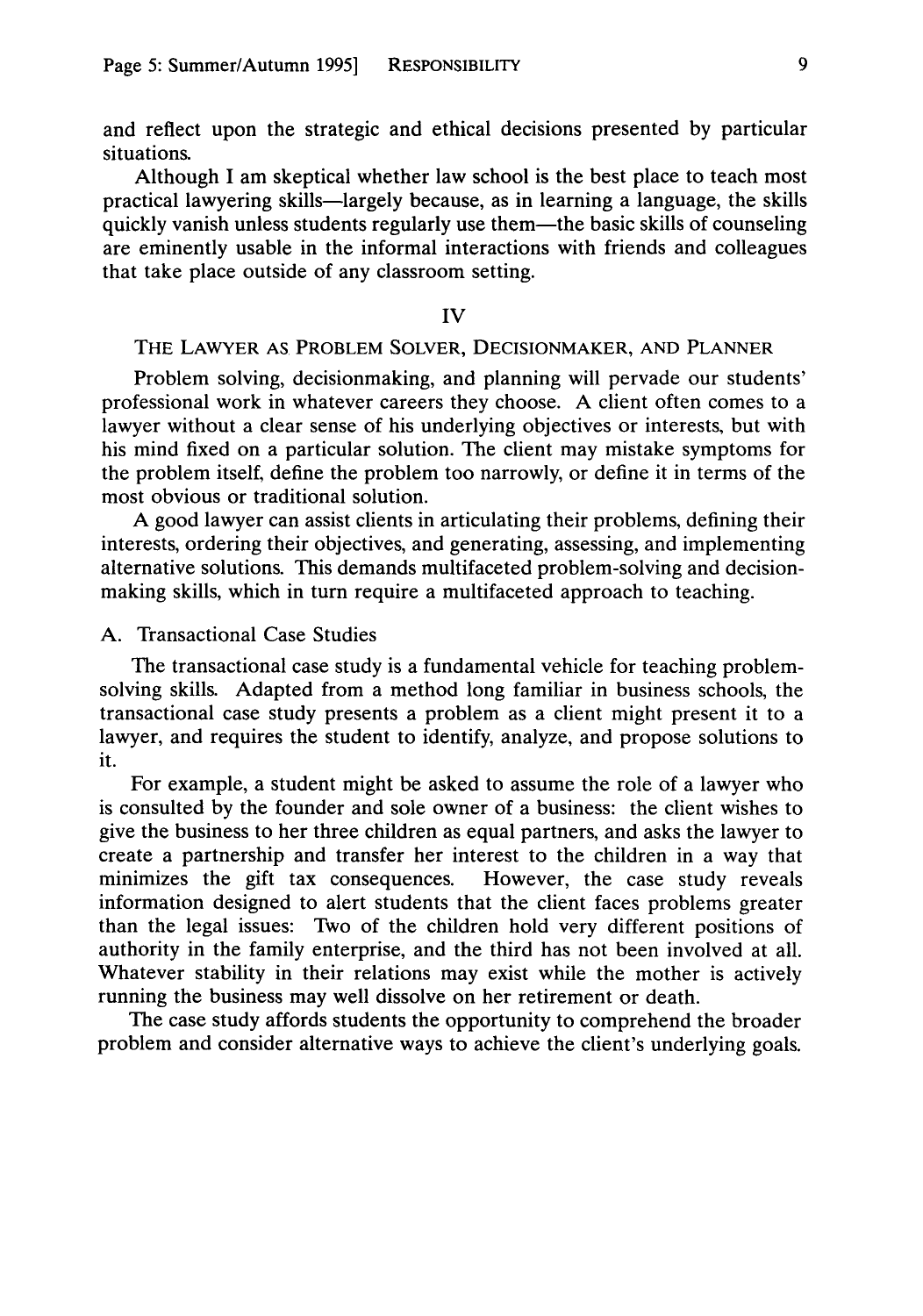Students might first analyze the case study individually and then work in groups in ways that develop collaborative problem-solying skills.

Transactional case studies are by no means limited to business or estate planning problems, but can encompass any problem a lawyer might encounter. For example, a student may assess the options available to a community facing a toxic hazard, or plan a strategy for conducting or settling a lawsuit.

What appellate cases are to the basic law school curriculum, transactional case studies are to the complementary curriculum, teaching a variety of problem-solving and decisionmaking skills through repeated engagement with problems situated in simulated real-world contexts. They promote the same sort of active learning as the analysis of appellate cases, giving students the opportunity to fall into and extricate themselves from the traps that await the unwary decisionmaker and to cultivate their skills and creativity.

#### B. Interdisciplinary Insights

It is impossible to learn or retain much of value in the absence of conceptual structures. The students' engagement with transactional case studies must therefore be informed by theoretical models, and the multiple realms in which lawyers engage in problem solving call for a multiplicity of models. The analysis of transactional case studies is therefore informed by readings from disciplines including decision theory, statistics, risk analysis, economics, and psychology.

Uncertainty is a pervasive component of most decisionmaking problems: uncertainty in identifying the causes of events and in predicting the consequences of decisions. The basic techniques for dealing with uncertainty come from probability and statistics. While lawyers need not be accomplished statisticians, they should grasp at least enough of the concepts to avoid making silly inferential errors and to know when and how to consult an expert.

To this end, the complementary curriculum should include elementary probability and statistics. It should also introduce students to two subjects that draw on both statistics and economics: decision analysis, which introduces methods for structuring and making decisions under conditions of uncertainty, complexity, and ambiguous preferences, and risk analysis, which offers methods for evaluating tradeoffs between costs and the risk of harms to persons, property, the environment, and other interests.

Decision and risk analysis are quantitative methods for getting decisions right. Lawyers have an equally pressing need to know how they and their clients are prone to get them wrong. Here the curriculum turns to the psychology of judgment and behavioral economics.

As intuitive statisticians, humans tend to make systematic inferential errors that frustrate our efforts to understand the causes of events: For example, we gravitate toward explanations that conform to preconceived notions or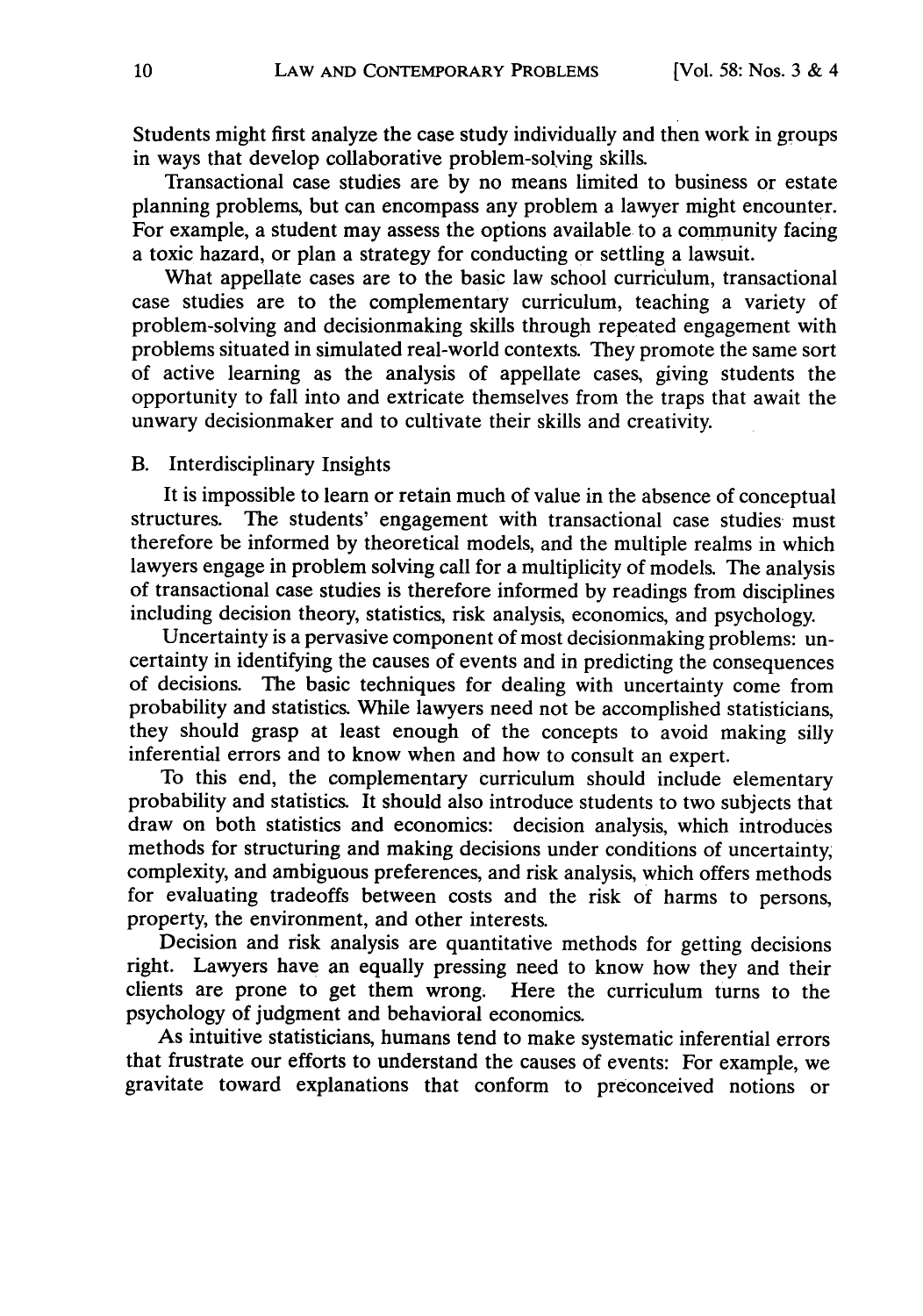stereotypes and we tend to overvalue vivid or recent data. Thus, television coverage of a single airline crash affects to a greater extent our assessment of how safe it is to fly than do statistics about the number of passenger miles per death.<br>As intuitive economists, we are loss averse: We weight prospective losses

more heavily than prospective gains of the same magnitude, and we also tend to risk large but uncertain losses rather than accept smaller but certain ones. Furthermore, we are overconfident that our business and personal plans will succeed. We set expectations based on vivid information or on numbers that others suggest to us. For example, a litigant-or an untrained lawyer--who uses a decision tree to estimate the likelihood of a large verdict tends to give far more weight to the predicted outcome than is justified by the speculative probabilities attached to each branch of the tree.

All practicing attorneys—from in-house counsel to community lawyers representing indigent clients-must make decisions under conditions of uncertainty. Indeed, the leadership roles that lawyers play in society tend to bring them into situations of greater, not less, uncertainty. They need to know how to make unbiased assessments of risky situations.

Transactional case studies allow students to bring both quantitative methods and the insights of cognitive psychology to bear on actual problems. Some cognitive biases may be inevitable. However, as Stanford psychologist Lee Ross puts it, "we may still see the mirage in the desert, but we don't have to slam on the brakes."6

#### V

#### THE LAWYER As NEGOTIATOR

What counseling is to the lawyer-client relationship, negotiation is to the client's relationship with others, including potential partners in business transactions and parties with whom the client is involved in a dispute. In effect, negotiation is a form of collaborative problem solving among parties whose interests converge and diverge in various ways.

The dominant contemporary approach to negotiation seeks to identify and maximize the parties' interests—to expand the pie rather than just divide it up. It recognizes, as Ronald Gilson and Robert Mnookin observe, that the parties' "differences in preferences, relative valuations, predictions about the future, and risk preferences," as well as possible economies of scale and other shared goods,

<sup>6.</sup> Lee Ross, Reactive Devaluation in Negotiation and Conflict Resolution, Conference on Theoretical Perspectives on Dispute Resolution, Stanford University (Feb. 19-21, 1993).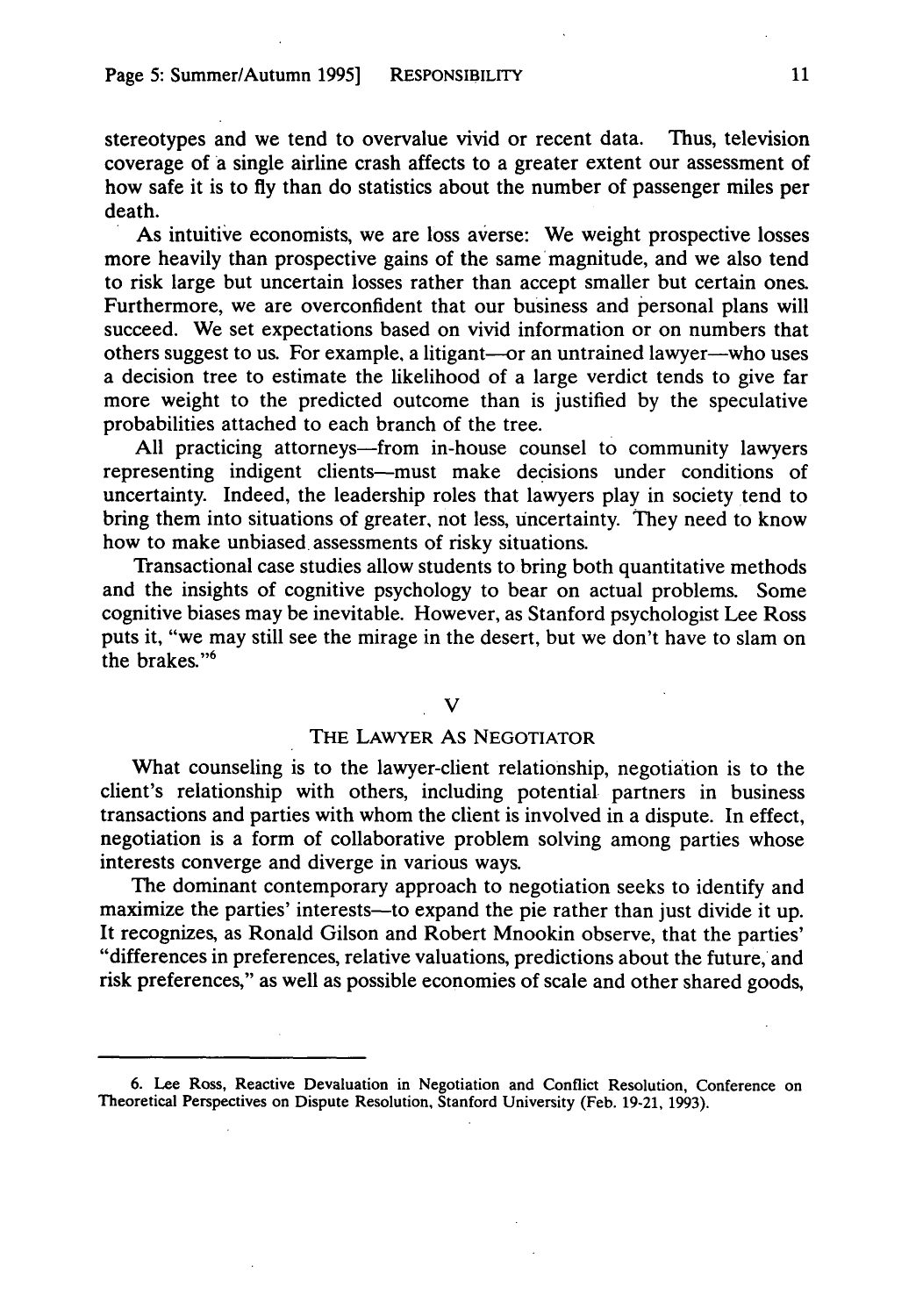have the potential for creating joint value.<sup>7</sup> However, the tensions between the parties' dual objectives of creating value and taking away maximum value for themselves creates what has been called the "negotiator's dilemma": while the opportunities for mutual gain are increased by disclosing one's true interests, the chances of securing the most for oneself are often improved by concealing them.

The task for the curriculum in this area is to introduce students to the barriers to negotiated agreements and the means for overcoming them. Game theory provides a useful model of how rational, self-interested parties deal with each other. Cognitive and social psychology provide insights into how real people may depart from an abstract model of rational behavior.

For example, the tendency toward loss-aversion makes people overly reluctant to give up something they already possess in exchange for something else of value. (Hence, one psychological barrier to negotiating peace treaties that require giving up territory, no matter how, or how recently, acquired.) We tend to favor views expressed by people we like or who are on our side of a dispute and devalue the views of adverse parties. We are prone to accede to requests from people who do favors for us-even slight and uninvited favors-and, by the same token, we tend to reciprocate concessions in the course of negotiations. We tend to accede to the requests of people we perceive to be in authority, even when compliance contradicts our strongly held beliefs. Once we have made a decision, we tend to discount evidence calling it into question and escalate our commitment to it.

Some of these methods of influence are part of the industry knowledge of enterprises ranging from selling cars, to enlisting people to join religious and civic causes, to fundraising. Lawyers should be aware of these dynamics, which may affect their own behavior and that of their clients.

Knowledge of these phenomena can be used to defend against others' use of them or, conversely, to manipulate people to one's own advantage. Because the techniques of influence are readily subject to abuse, teaching about them carries the concomitant responsibility to examine the morality of influence. This area of ethics is significantly underdeveloped and in need of thoughtful scholarship.

As in the case of counseling and problem solving, negotiation is usefully taught through a combination of interdisciplinary readings, transactional case studies, and clinical exercises that offer opportunities for students to test their theoretical understanding through simulated negotiations.

<sup>7.</sup> Ronald Gilson **&** Robert Mnookin, *Foreword: Business Lawyers and Value Creation for Clients,* 74 OR. L. REV. **1, 8 (1995).**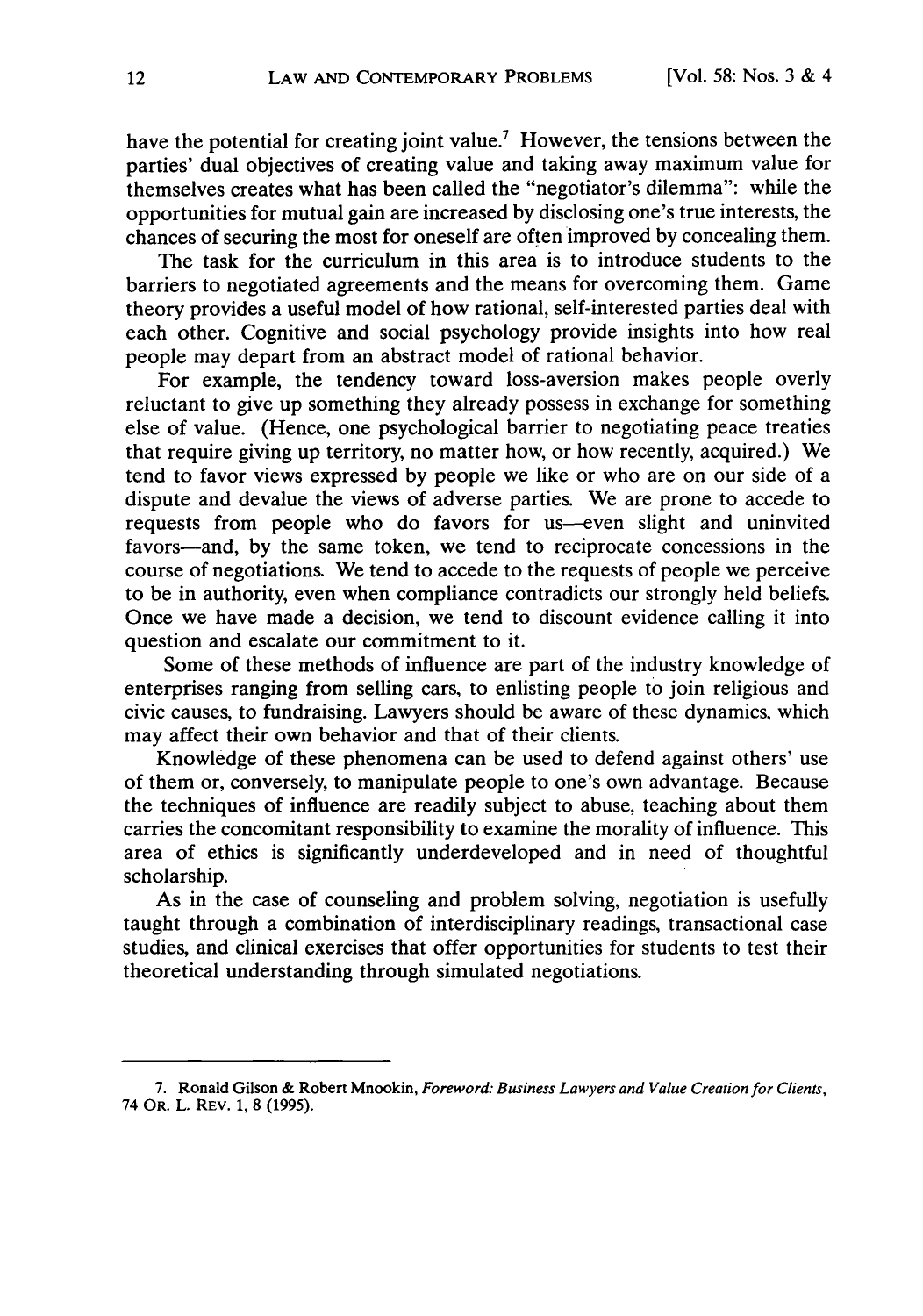# THE LAWYER As ARCHITECT OF TRANSACTIONS **AND** ORGANIZATIONS

Lawyers negotiate joint-custody agreements, create partnerships, and design executive compensation programs and procedures for dealing with sexual harassment. In these roles, they create or modify ongoing relationships between their clients and other parties; they design and restructure organizations and processes. Much of this work requires knowledge of specific substantive and procedural law, but the doctrinal curriculum alone does not prepare students for the lawyer's role as the architect or engineer of transactions and organizations. Here, again, the complementary curriculum must draw upon knowledge from other disciplines.

# A. The Economics of Transactions and Organizations

Recent advances in economics focus on structural or organizational barriers to negotiating and implementing efficient long-term arrangements. This research addresses problems of coordinating actions and sharing information among the parties to a transaction, problems arising from the divergence of interests between principals and their agents, and problems arising from "adverse selection" (for example, an insurance plan that covers cosmetic surgery will disproportionately attract people contemplating such surgery) and "moral hazard" (for example, a regulatory regime that allows the owners of savings and loan associations to benefit from risky investments, while imposing the costs of failure on taxpayers).

The research also sheds light on mechanisms for minimizing these problems, such as screening, monitoring, the use of incentives, and considerations of reputation. For example, consider the strategies available to an institutional client seeking to maximize the efforts and minimize the fees of the lawyers it retains.

While detailed knowledge of these bodies of economics will be especially useful to students planning careers in policymaking or business law, an understanding of the basic concepts is valuable for almost any career in the law.

#### B. Organization Theory

The economic model of the self-interested, rational actor is an abstraction. Most of us have myriad opportunities to engage in opportunistic behavior, which we resist or ignore for reasons of personal morality, institutional loyalty, lawabidingness, altruism, or socialization.

Our behavior is affected by the contexts in which we act, and one context of particular interest to lawyers is the organization: As James March and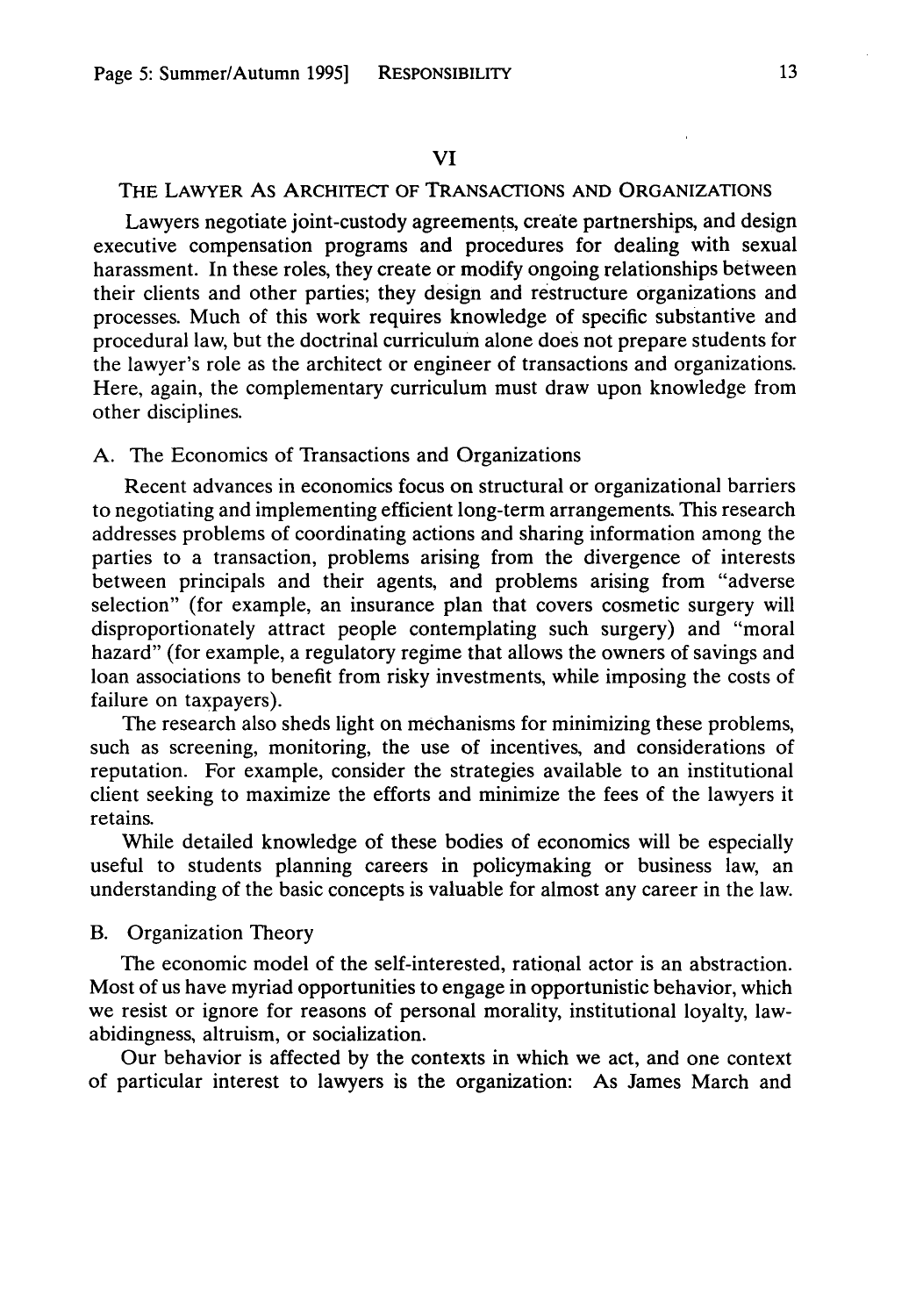Herbert Simon observe, "[o]rganization members are social persons, whose knowledge, beliefs, preferences, and loyalties are all products of the social environments in which they grew up, and the environments in which they now live and work."8 The field of organization theory views decisionmakers as actors in the context of the structures, rules, norms, cultures, and politics of organizations. Much of the work in this field considers how these organizational features evolve and how they affect and are affected by decisionmaking within an institution.

Having a good sense of the dynamics of organizations will serve a lawyer well in many areas of practice. However, there is relatively little scholarship bringing organization theory to bear on the practical problems that lawyers and their clients face in organizational settings. By contrast to economics, this part of the curriculum is in a nascent stage.

# C. The Dual Role of Transactional Case Studies

Transactional case studies play a dual role in teaching law students about transactions and organizations. At a minimum, they provide students with opportunities to analyze and solve problems that underlie long-term business relationships, and to use their creativity in designing viable institutions and processes. For these purposes, one can craft entirely hypothetical case studies, such as the family-business problem described earlier.

However, case studies can also allow students to test the application of various economic, psychological, and sociological theories to real-world transactions. For example, in a course at Stanford Law School entitled "Deals: The Economic Structure of Transactions and Contracts," Professor Ronald Gilson and his colleagues examine an actual real estate syndication to inquire how economic theory explains, or could have improved, aspects of the deal. Such empirical studies require the detailed examination of actual transactions-a time-consuming and expensive endeavor, but one that can expand theoretical knowledge as well as provide an excellent teaching vehicle.

# VII

# OTHER **CROSS-CUTTING** SKILLS

In addition to teaching counseling, negotiation, and related skills, the complementary curriculum contributes to law students' education in three essential areas: collaboration, legal writing, and legal ethics.

**<sup>8.</sup> JAMES G.** MARCH & HERBERT **A. SIMON, ORGANIZATIONS 13 (2d** ed. 1993).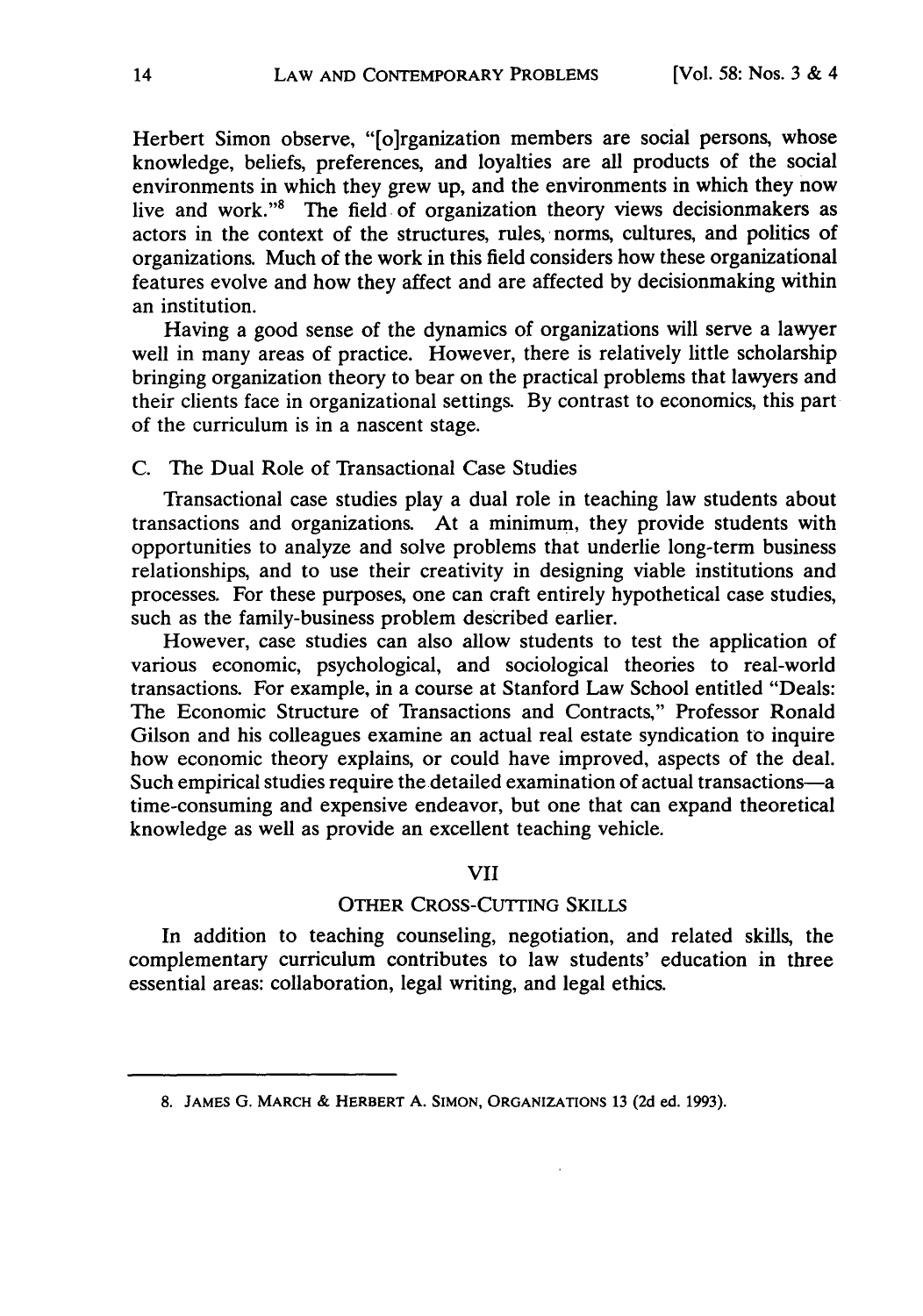#### A. Collaboration

From the moment they enter practice, lawyers spend much of their time working collaboratively with others, including clients, other lawyers, legal assistants, and professionals in other fields. The forms of collaboration include brainstorming, group decisionmaking, engaging in complex multitask projects, and editing and being edited. At its best, collaboration is efficient, as well as professionally and personally rewarding. At its worst, it is wasteful and pathologically destructive.

Collaboration is a skill that can be learned. Yet law schools have not traditionally offered students many opportunities to work collaboratively, let alone to reflect systematically on their successes and failures in team efforts. Most class assignments, exams, and papers are individual endeavors.

While traditional doctrinal courses could easily require collaborative work, the complementary curriculum is especially conducive to helping students examine, critique, and improve their collaborative skills.

#### B. Legal Writing

The form of writing distinctive to counseling is the memorandum to a client analyzing his or her problem and setting out and evaluating alternative courses of action. By requiring students to analyze a set of facts (not already homogenized, as they typically are in appellate writing assignments) in terms of both legal and nonlegal considerations, and to present options and recommendations in nontechnical language, the memorandum teaches clarity of analysis and exposition.

Negotiations often culminate in a contract or other document designed to guide the parties' future relationships. Drafting such documents calls for imagination in predicting different ways in which the future may unfold and for creativity and strategic choices about the precision or open-endedness of language.

Most fundamentally, drafting provides students with a sense of the inherent ambiguity and vagueness of language and, indeed, of what the legal philosopher H.L.A. Hart called the "indeterminacy of aim" that characterizes our vision of the future.<sup>9</sup>

# C. Legal Ethics

Finally, the complementary curriculum presents countless opportunities to examine challenging issues of professional ethics in real-world contexts.

**<sup>9.</sup>** H.L.A. HART, THE **CONCEPT** OF LAW 125-26 (1961).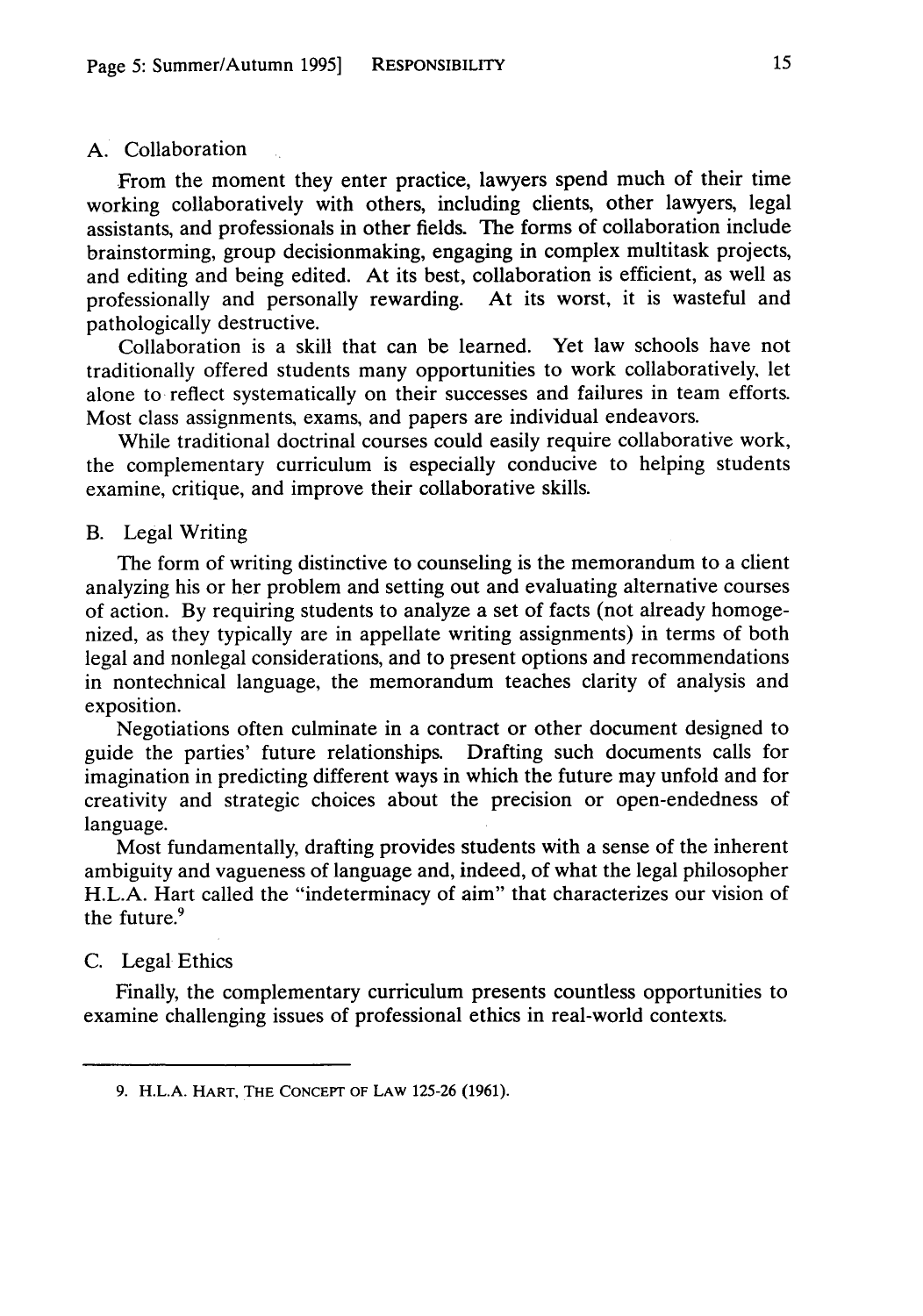Transactional case studies can readily incorporate many of the ethical issues that lawyers face outside of the courtroom-issues ranging from conflicts of interest, to the use of devious tactics in negotiations, to counseling the client who wishes to engage in antisocial behavior.

In clinical exercises, rather than merely discussing what would be the right or wrong thing to do, students actually make decisions, which can then be examined critically. This process, initially done with the guidance of a professor, lays the essential groundwork for critical self-reflection during the lawyer's career in practice.

# VIII

#### **CONCLUSION**

Like Langdell and Ames, today's law professors want to teach students how to teach themselves the most important components of a skilled and principled law practice. Building on foundations laid over a century ago, the complementary curriculum is designed to prepare students for practice in a world that their forebears could scarcely have imagined.

While Langdell thought that legal scholars should imitate the scholarly techniques of other disciplines, the complementary curriculum is truly interdisciplinary, drawing on knowledge from fields including mathematics, economics, psychology, sociology, engineering, and business. As Ronald Gilson and Robert Mnookin have observed:

legal academics are particularly well suited to the interdisciplinary effort necessary to exploring how our legal system, and private parties transacting in its shadow, behave. To the extent that legal academics share a common disciplinary core beyond facility with the output of courts and legislatures, it is a commitment to the importance of a deep and sensitive institutional knowledge. However, as legal scholars we are reasonably free of disciplinary restrictions on the tools that can be deployed in aid of our task. Legal academics may take economic analysis as far as it goes, but then switch to cognitive psychology or sociology to fully close the jaws of our analytic vice. In this respect we have the opportunity to use borrowed concepts with a freedom that our sisters and brothers in particular social science disciplines probably cannot.<sup>10</sup>

The complementary curriculum is not a substitute for other parts of the advanced curriculum-for courses that broaden and deepen a student's knowledge of substantive law and policy, introduce global perspectives, and develop advocacy skills. It does not substitute for courses that examine the legal system from the viewpoints of jurisprudence, history, social science, and critical legal theories-perspectives that are as important to the development of a lawyer's judgment as any technical skills.

**<sup>10.</sup>** Gilson & Mnookin, *supra* note 7, at 13-14.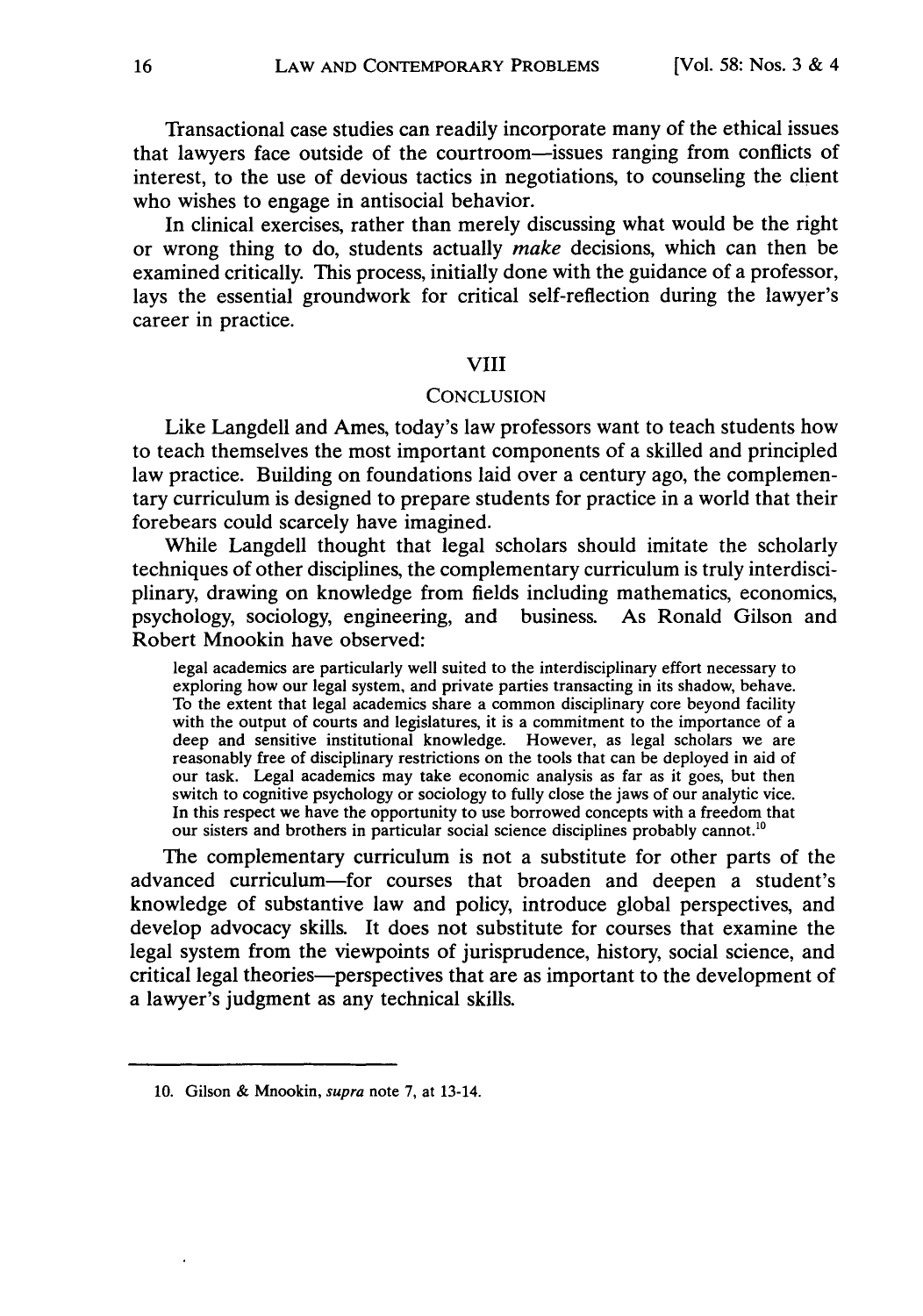Indeed, in the end, no law school curriculum can substitute for good mentoring in a lawyer's early years of practice and for the experience of grappling with actual problems day to day. But law schools can provide a strong foundation for the ongoing, reflective self-education that is integral to any successful professional career.

Ensuring that today's law students graduate with this foundation will not, **by** itself, turn the legal profession around. However, to the extent that we increase the number of lawyers who possess the skills described in this article and the judgment and character to exercise them wisely and ethically, we will improve the quality of the profession and serve as a model for others in the teaching and practice of law. That in itself would be a substantial achievement.